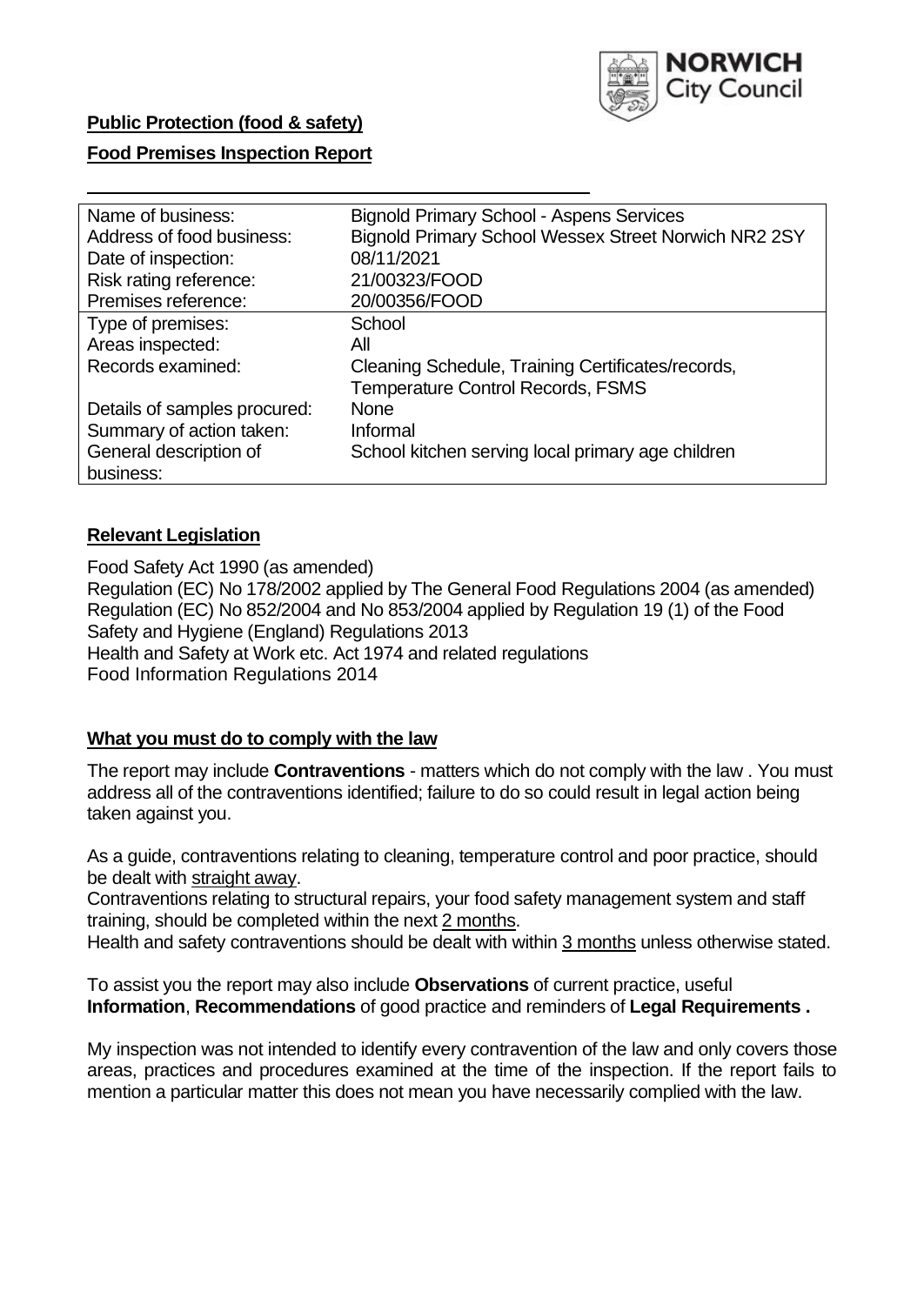# **FOOD SAFETY**

## **How we calculate your Food Hygiene Rating:**

 The food safety section has been divided into the three areas which you are scored against for the hygiene rating: 1. food hygiene and safety procedures, 2. structural requirements and 3. confidence in management/control procedures. Each section begins with a summary of what was observed and the score you have been given. Details of how these scores combine to produce your overall food hygiene rating are shown in the table.

| <b>Compliance Area</b>                     |          |           |           | <b>You Score</b> |           |                |           |    |                |  |  |
|--------------------------------------------|----------|-----------|-----------|------------------|-----------|----------------|-----------|----|----------------|--|--|
| <b>Food Hygiene and Safety</b>             |          |           |           | $\overline{0}$   | 5         | 10             | 15        | 20 | 25             |  |  |
| <b>Structure and Cleaning</b>              |          |           | $\Omega$  | 5                | 10        | 15             | 20        | 25 |                |  |  |
| Confidence in management & control systems |          |           | $\Omega$  | 5                | 10        | 15             | 20        | 30 |                |  |  |
|                                            |          |           |           |                  |           |                |           |    |                |  |  |
| <b>Your Total score</b>                    | $0 - 15$ | <b>20</b> | $25 - 30$ |                  | $35 - 40$ |                | $45 - 50$ |    | > 50           |  |  |
| <b>Your Worst score</b>                    | 5        | 10        | 10        |                  | 15        |                | 20        |    | $\blacksquare$ |  |  |
|                                            |          |           |           |                  |           |                |           |    |                |  |  |
| <b>Your Rating is</b>                      | 5        | 4.        |           | 3                |           | $\overline{2}$ |           |    | $\overline{0}$ |  |  |

Your Food Hygiene Rating is 5 - a very good standard



# **1. Food Hygiene and Safety**

 with legal requirements. You have safe food handling practices and procedures and all the Food hygiene standards are high. You demonstrated a very good standard of compliance necessary control measures to prevent cross-contamination are in place. Some minor contraventions require your attention. **(Score 5)** 

## Contamination risks

**Observation** I was pleased to see you were able to demonstrate effective controls to prevent cross-contamination.

#### Hand-washing

**Contravention** The following indicated that hand-washing was not suitably managed:

• the wash hand basin was obstructed

## Personal Hygiene

**Observation** I was pleased to see that standards of personal hygiene were high.

#### Unfit food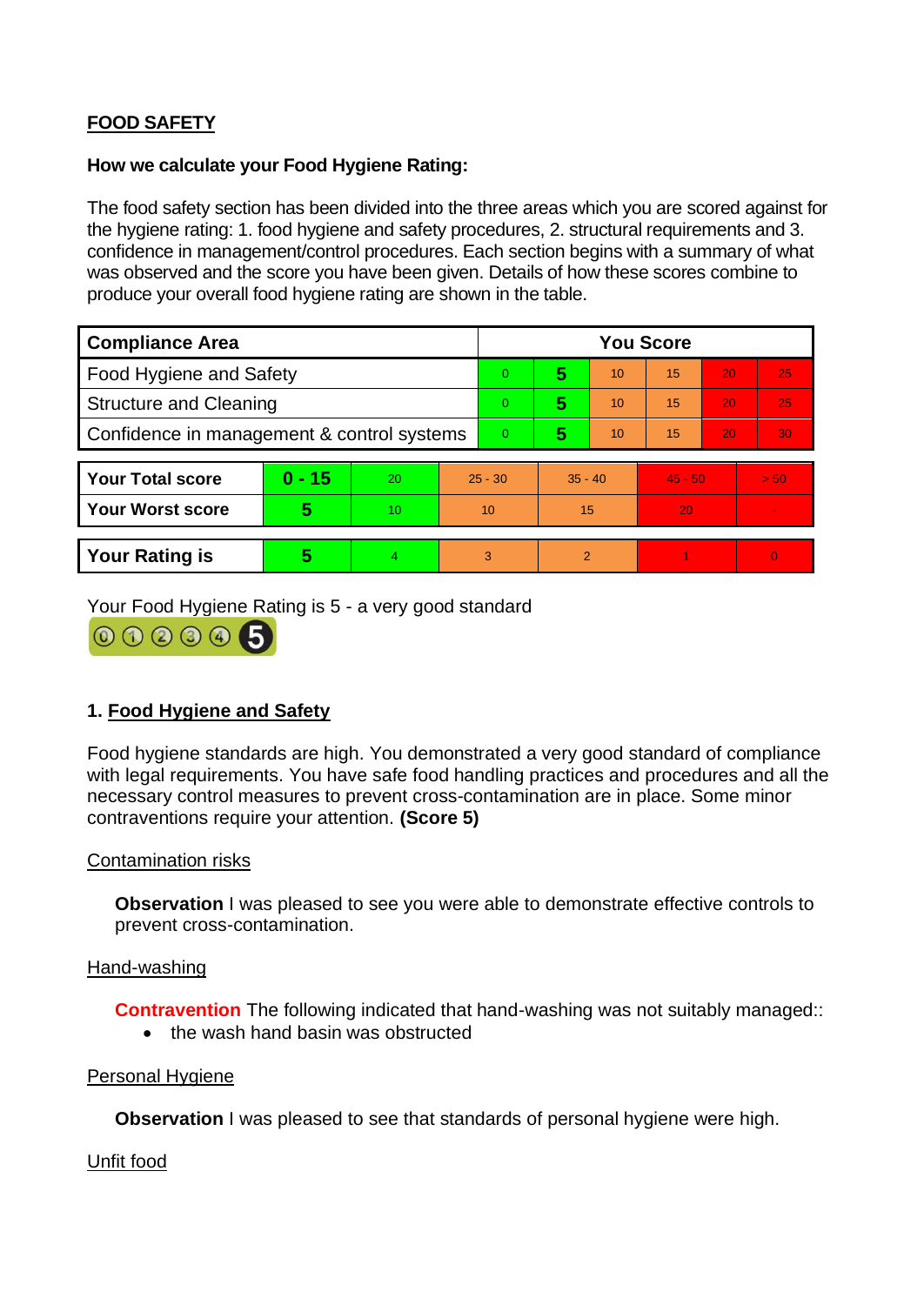**Contravention** The following foods were past the USE BY date and were thrown away:

• a carton of milk was found past the indicated 'Use by' date. I was pleased to note it was disposed of straight away when found.

## **2. Structure and Cleaning**

The structure facilities and standard of cleaning and maintenance are all of a good standard and only minor repairs and/or improvements are required. Pest control and waste disposal provisions are adequate. The minor contraventions require your attention. **(Score 5)** 

## Cleaning of Structure

**Contravention** The following items were dirty and require more frequent and thorough cleaning:

• on top of ovens

### **Maintenance**

**Contravention** The following had not been suitably maintained and must be repaired or replaced:

• chipped dented architrave.

## **3. Confidence in Management**

 of compliance with the law. You have a good track record. There are some minor Your records are appropriate and generally maintained. You have a good track record. A food safety management system is in place and you demonstrate a very good standard contraventions which require your attention.Your staff are suitably supervised and trained. There are some minor contraventions which require your attention. **(Score 5)** 

#### Type of Food Safety Management System Required

**Observation** Your SFBB/food safety management system was in place and working well. I was confident you had effective control over hazards to food.

**Observation** You were date labelling perishable foods appropriately and could demonstrate effective control over food spoilage organisms.

**Observation** You had colour-coded equipment and effective separation between raw and ready-to-eat food at all stages in your operation.

 **Observation** You were monitoring (and recording) the temperatures of your fridges and freezers as well as the temperature of cooked/hot-held food and could demonstrate effective systems for controlling bacterial growth and survival.

## **Traceability**